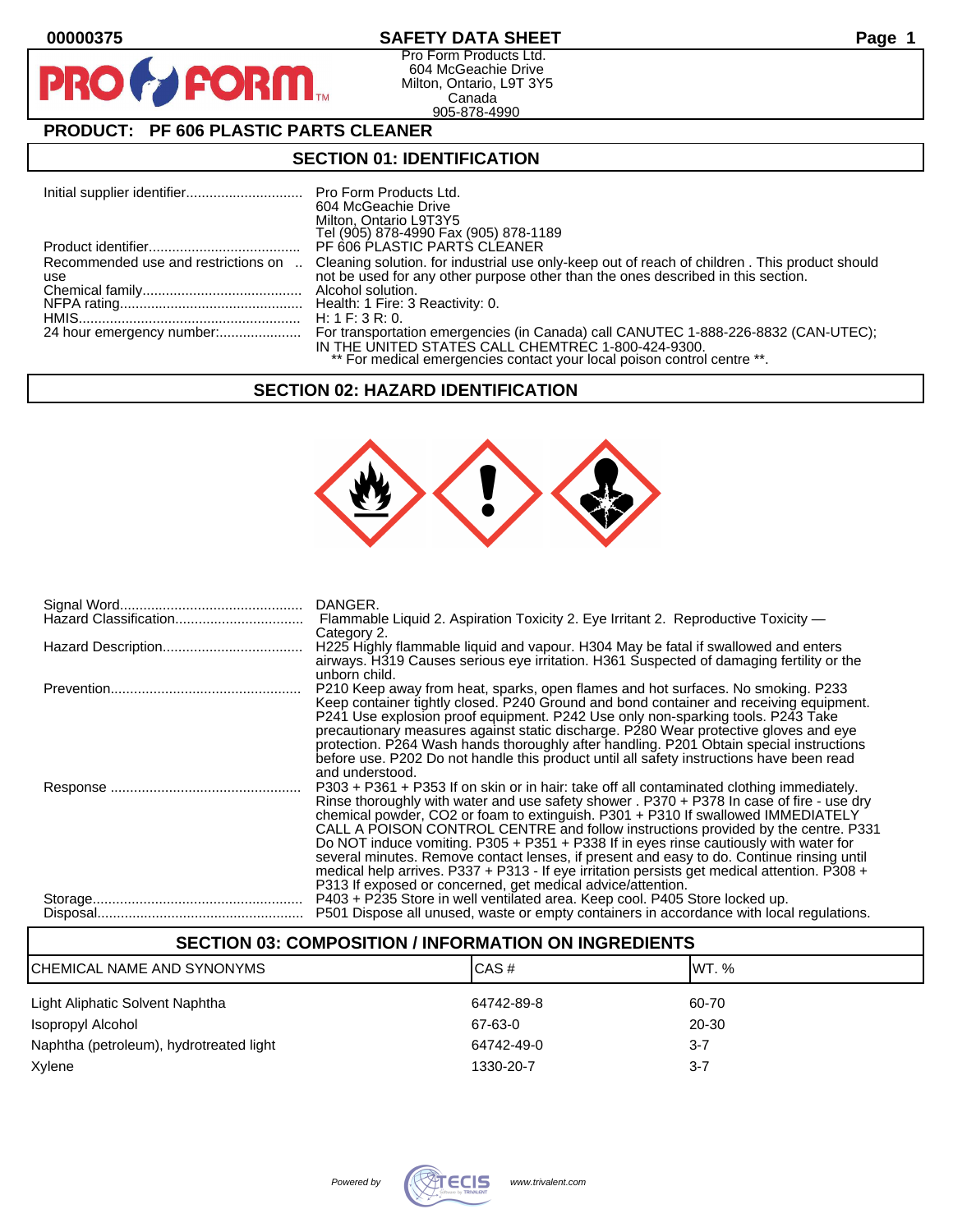**00000375 SAFETY DATA SHEET Page 2**

## **PRODUCT: PF 606 PLASTIC PARTS CLEANER**

#### **SECTION 04: FIRST-AID MEASURES** Eye contact................................................ In case of contact, immediately flush eyes, keeping eyelids open, with plenty of water for at least 15 minutes. Obtain medical attention. Skin contact............................................... Remove all contaminated clothing and immediately wash the exposed areas with copious amounts of water for a minimum of 30 minutes or up to 60 minutes for critical body areas. If irritation persists, seek medical attention. Inhalation................................................... If inhaled, remove to fresh air. If not breathing, give artificial respiration. If breathing is difficult, give oxygen, obtain medical attention. Ingestion.................................................... Do not induce vomiting. If ingestion is suspected, contact physician or poison control center immediately. If spontaneous vomiting occurs have victim lean forward with head down to prevent aspiration of fluid into the lungs. Never give anything by mouth to an unconscious person. Additional information................................ Treat victims symptomatically. In the event of an incident involving this product ensure that medical authorities are provided a copy of this safety data sheet.

#### **SECTION 05: FIRE-FIGHTING MEASURES**

| Suitable and unsuitable extinguishing<br>media<br>Specific hazards arising from the<br>hazardous product, such as the nature of<br>any hazardous combustion products | "Alcohol" foam, CO2, dry chemical. Do not use water in a jet. In cases of larger fires, water<br>spray should be used.<br>Oxides of carbon (CO, CO2).                                                                                                                   |
|----------------------------------------------------------------------------------------------------------------------------------------------------------------------|-------------------------------------------------------------------------------------------------------------------------------------------------------------------------------------------------------------------------------------------------------------------------|
| Special protective equipment and<br>precautions for fire-fighters                                                                                                    | Firefighter should be equipped with self-contained breathing apparatus and full protective<br>clothing to protect against potentially toxic and irritating fumes. Cool fire-exposed<br>containers with cold water spray. Heat will cause pressure buildup and may cause |

explosive rupture. Solvent vapours may be heavier than air and may build up and travel along the ground to an ignition source, which may result in a flash back to the source of the vapours. Keep run-off water from entering sewers and other waterways. Dike for water

# **SECTION 06: ACCIDENTAL RELEASE MEASURES**

control.

 Leak/spill.................................................. Ventilate. Eliminate all sources of ignition. Contain the spill. Avoid all personal contact. Spilled material and water rinses are classified as chemical waste, and must be disposed of in accordance with current local, provincial, state, and federal regulations. Evacuate all non-essential personnel. Prevent runoff into drains, sewers, and other waterways. Absorb with earth, sand, or another dry inert material. Shovel into suitable unsealed containers, transport to well-ventilated area (outside) and treat with neutralizing solution: mixture of water (80%) with non-ionic surfactant Tergitol TMN-10 (20%); or water (90%), concentrated ammonia (3-8%) and detergent (2%).

#### **SECTION 07: HANDLING AND STORAGE**

| Precautions for safe handling<br>Conditions for safe storage, including any<br>incompatibilities | Avoid all skin contact and ventilate adequately, otherwise wear an appropriate breathing<br>apparatus. Always adopt precautionary measures against build-up of static which may<br>arise from appliances, handling and the containers in which product is packed. Keep away<br>from heat, sparks, and open flame. Avoid breathing vapours or mist. Ground handling<br>equipment. Handle and open container with care. Employees should wash hands and face<br>before eating or drinking.<br>Keep away from heat, sparks, and open flames. Keep container closed when not in use.<br>Store away from oxidizing and reducing materials. Store away from sunlight. |
|--------------------------------------------------------------------------------------------------|-----------------------------------------------------------------------------------------------------------------------------------------------------------------------------------------------------------------------------------------------------------------------------------------------------------------------------------------------------------------------------------------------------------------------------------------------------------------------------------------------------------------------------------------------------------------------------------------------------------------------------------------------------------------|
|--------------------------------------------------------------------------------------------------|-----------------------------------------------------------------------------------------------------------------------------------------------------------------------------------------------------------------------------------------------------------------------------------------------------------------------------------------------------------------------------------------------------------------------------------------------------------------------------------------------------------------------------------------------------------------------------------------------------------------------------------------------------------------|

#### **SECTION 08: EXPOSURE CONTROLS / PERSONAL PROTECTION**

| <b>INGREDIENTS</b>                         | <b>ACGIH TLV</b><br><b>TWA</b>     | <b>STEL</b>              | <b>OSHA PEL</b><br>PEL | <b>STEL</b>     | <b>NIOSH</b><br><b>IREL</b> |
|--------------------------------------------|------------------------------------|--------------------------|------------------------|-----------------|-----------------------------|
| Light Aliphatic Solvent<br>Năphtha         | Not established                    | Not established          | Not established        | Not established | Not established             |
| Isopropyl Alcohol                          | $200$ ppm                          | 400 ppm                  | 400 ppm (TWA)          | 500 ppm         | $400$ ppm                   |
| CA ON: 200 ppm (TWA), 400 ppm (STEL)       |                                    |                          |                        |                 |                             |
| Naphtha (petroleum),<br>hydrotreated light | 1640 mg/m3<br>(heptane)            | Not established          | Not established        | Not established | Not established             |
|                                            | 1100 ppm $(IDLH)$                  |                          |                        |                 |                             |
| Xylene                                     | 50 ppm                             | $150$ ppm                | 100 ppm TWA            | Not established | Not established             |
|                                            | CA ON: 100ppm (TWA); 150ppm (STEL) |                          |                        |                 |                             |
|                                            |                                    | Liquid chemical goggles. |                        |                 |                             |

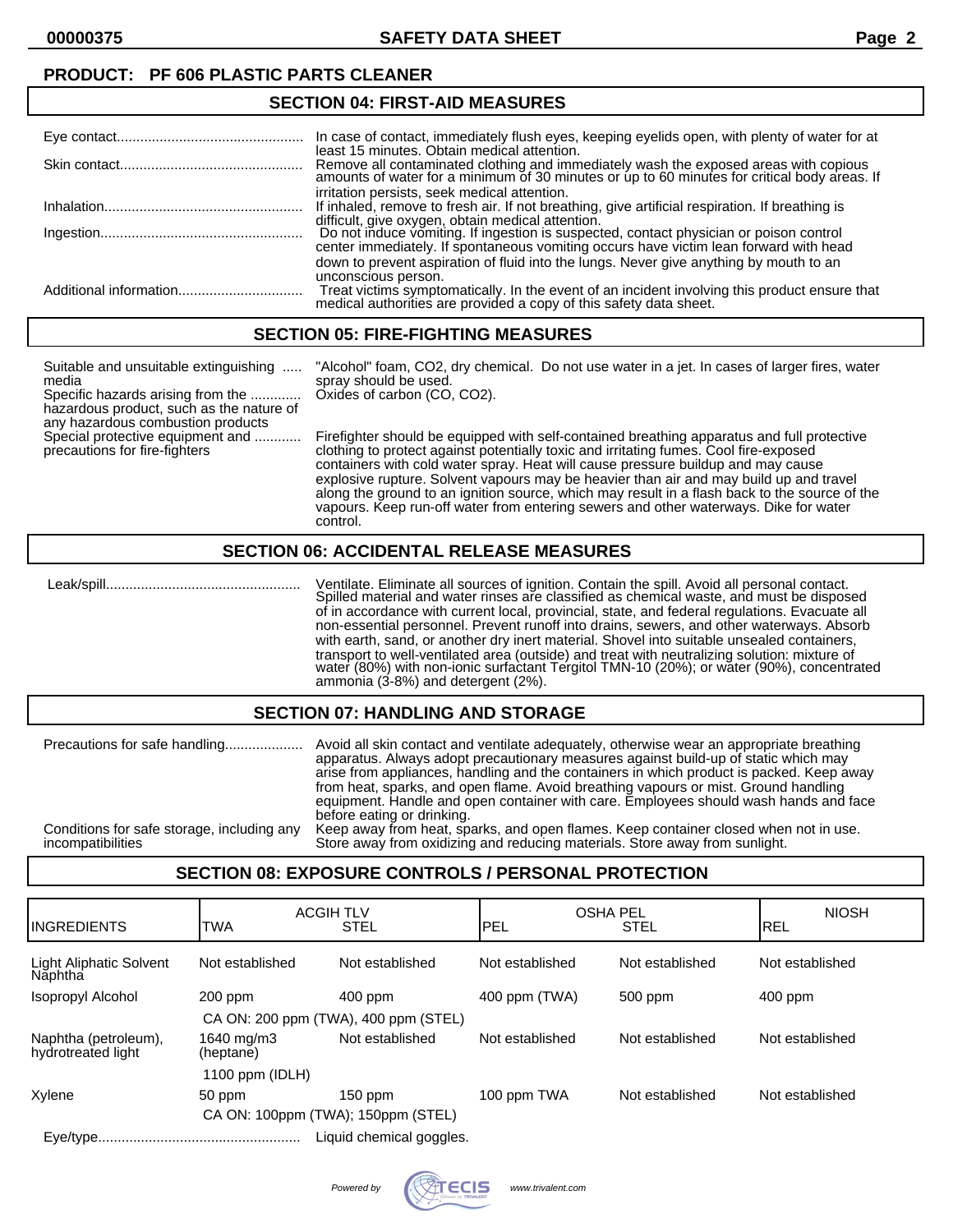**00000375 SAFETY DATA SHEET Page 3**

## **PRODUCT: PF 606 PLASTIC PARTS CLEANER**

## **SECTION 08: EXPOSURE CONTROLS / PERSONAL PROTECTION**

| when contaminant levels exceed the recommended exposure limits. |
|-----------------------------------------------------------------|
|                                                                 |
| Emergency showers and eye wash stations should be available.    |

#### **SECTION 09: PHYSICAL AND CHEMICAL PROPERTIES**

#### **SECTION 10: STABILITY AND REACTIVITY**

|                                                                        | Stable at normal temperatures and pressures.<br>Avoid heat, sparks and flames. Explosive reactions can occur in the presence of strong<br>oxidizing agents. |
|------------------------------------------------------------------------|-------------------------------------------------------------------------------------------------------------------------------------------------------------|
| Conditions to avoid, including static<br>discharge, shock or vibration | Keep away from heat. Aldehydes. Halogens. Strong acids. Strong oxidizers.                                                                                   |
| Hazardous decomposition products<br>Possibility of hazardous reactions | By fire:. Dense black smoke. Oxides of carbon (CO,CO2).<br>Hazardous polymerization will not occur.                                                         |

## **SECTION 11: TOXICOLOGICAL INFORMATION**

| <b>INGREDIENTS</b>                      | <b>LC50</b>                                                                                                                                                                                                                                                                            |                         | LD50                                                        |
|-----------------------------------------|----------------------------------------------------------------------------------------------------------------------------------------------------------------------------------------------------------------------------------------------------------------------------------------|-------------------------|-------------------------------------------------------------|
| Light Aliphatic Solvent Naphtha         |                                                                                                                                                                                                                                                                                        | 3400 ppm 4hr rat        | 3000 mg/kg dermal rat                                       |
| <b>Isopropyl Alcohol</b>                |                                                                                                                                                                                                                                                                                        | 72600 mg/m3, rat (4 hr) | 1870 mg/kg (oral, rat).<br>4059 mg/kg (dermal, rabbit)      |
| Naphtha (petroleum), hydrotreated light |                                                                                                                                                                                                                                                                                        | 73680 ppm 4 hours rat   | $>5000$ mg/kg (oral, rat) $>3160$<br>mg/mg (dermal, rabbit) |
| Xylene                                  |                                                                                                                                                                                                                                                                                        | 6350 ppm 4 hours rat    | >3523 mg/kg rat oral                                        |
|                                         | Eye contact. Skin contact. Inhalation.<br>May cause moderate to severe eye irritation. Inhalation of vapours or mist may cause<br>drowsiness or dizziness.                                                                                                                             |                         |                                                             |
| Effects of chronic exposure             | Breathing high concentrations of vapour may cause anesthetic effects and serious health<br>effects. Prolonged or repeated skin contact may cause drying or cracking of skin.<br>Intentional misuse by deliberately concentrating and inhaling this product may be harmful<br>or fatal. |                         |                                                             |
|                                         | None of the components present in this material at concentrations equal to or greater than<br>0.1% are listed by IARC, NTP, OSHA or ACGIH as a carcinogen.                                                                                                                             |                         |                                                             |
|                                         | High level exposure to Xylene in some animal studies have been reported to cause health<br>effects on the developing embryo/fetus. The relevance of this to humans is not known.                                                                                                       |                         |                                                             |